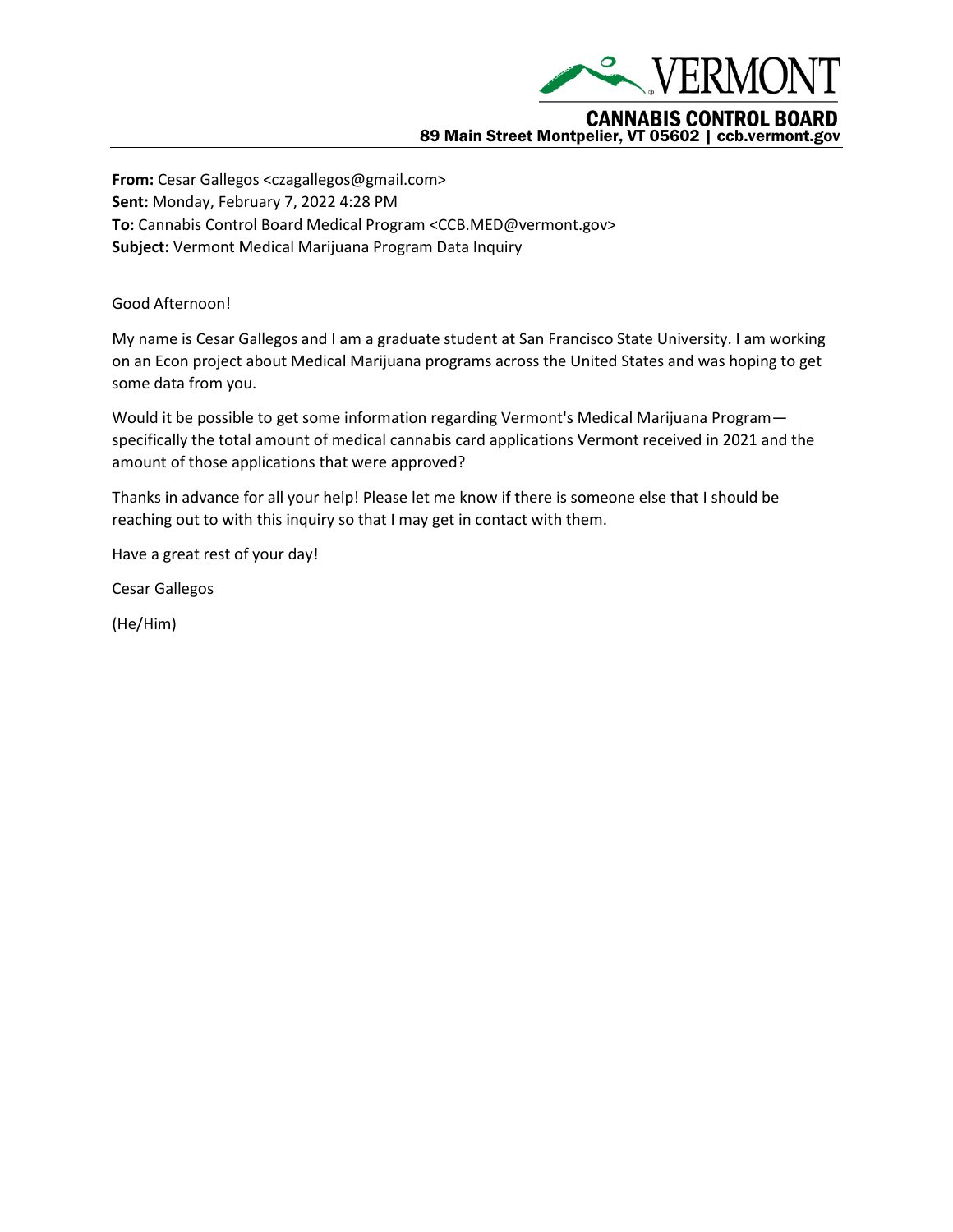**From:** David Scherr <David.Scherr@vermont.gov> **Sent:** Thursday, February 10, 2022 5:15 PM **To:** Cesar Gallegos <czagallegos@gmail.com> **Subject:** Response to request for information

Hello Mr. Gallegos,

Attached please find data that is responsive to your February 7 request for information regarding registry card applications and approvals.

Respectfully,

David Scherr General Counsel Cannabis Control Board 802-558-6022